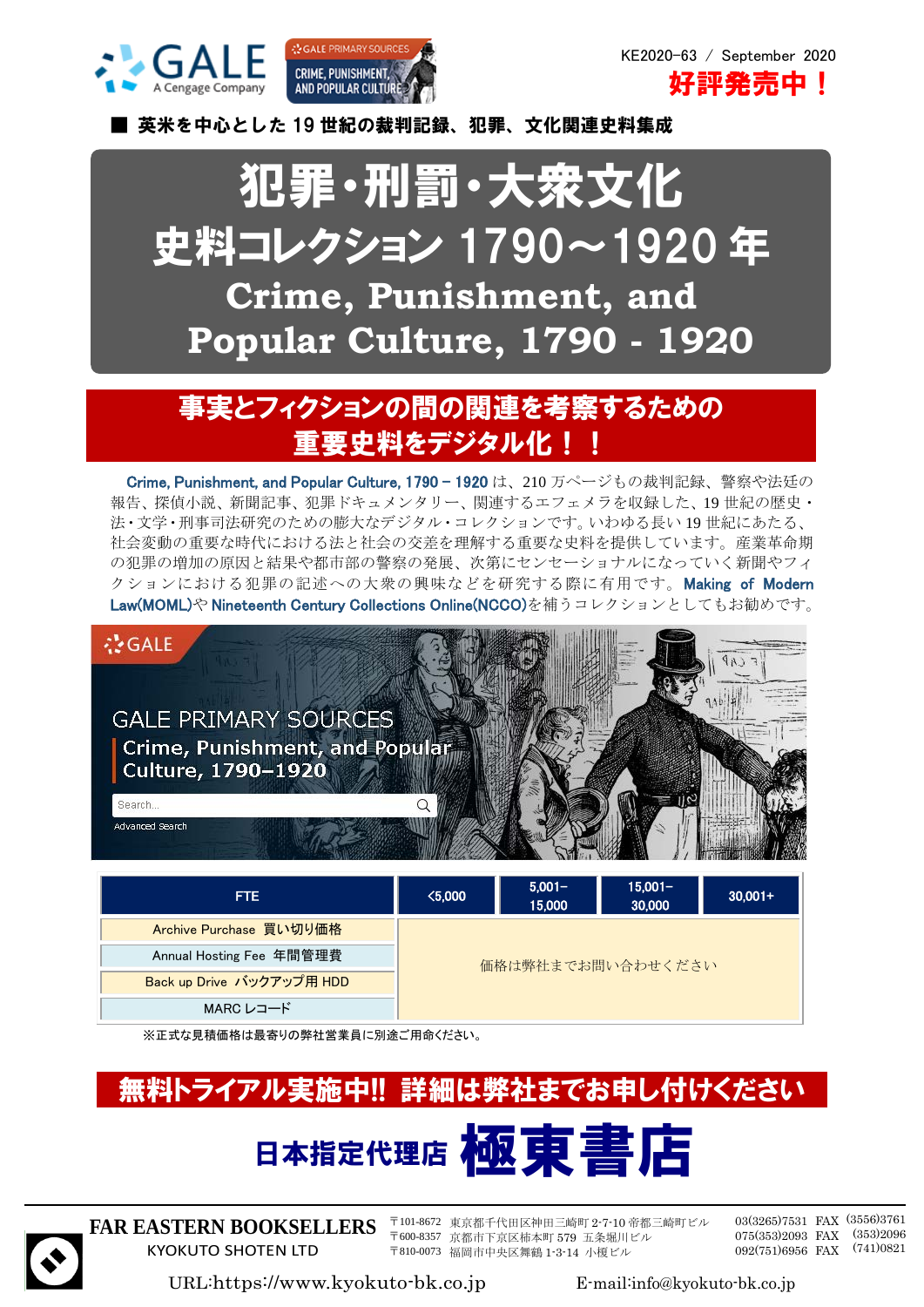



## 収録されている史料について

本コレクションはマニュスクリプト、モノグラフ、新聞や写真など、22 の史料群より構成されてい ます。収録されている史料は英語のみならず、フランス語、ドイツ語、イタリア語など、8 以上の言語 で記されたものを収録しています。

### **Nineteenth Century Crime: Literature, Reports, and True Crime from the American Antiquarian Society** 19 世紀の犯罪:AAS 所蔵の文学、報告、犯罪ドキュメンタリー

本コレクションには、19 世紀の犯罪と刑罰の歴史的記述や、犯罪・冒険・戦争を扱った小説、判例

と立法に関する報告を含む法的文書などが収録されてい ます。18 世紀末から 19 世紀初頭にかけて、アメリカでは 刑務所制度が創設され発展しました。19 世紀後半までに は近代アメリカの矯正施設が設立されました。こういった 社会変動が、本コレクションには反映されています。

また、本コレクションに含まれる大衆小説には、当時の 様々な関心事や不安が反映されています。ネイティブ・ア メリカンによる誘拐と殺人、外洋での海賊行為、戦争を背 景とした犯罪・冒険・ロマンスなどがその一例です。これ らは都市、農村、フロンティアでの生活を鮮やかに描いて います。



**Crime, Criminology and Civil Liberties: Archives of the Howard League for Penal Reform, The Howard Journal** 犯罪、犯罪学、市民的自由: ハワード・リーグ刑罰改革アーカイブズとハワード・ジャーナル

ハワード・リーグ Howard League は 1866 年にイギリスで創設され、1921 年に Penal Reform League と合併し、ハワード・リーグ刑罰改革 Howard League for Penal Reform となった、世界最古の刑罰改革 団体です。本コレクションはこの団体の、1921 年から 1971 年までの文書を収録しています。

本コレクションの中心となるのはこの団体の機関紙であり、 刑罰の哲学的・実務的側面の両方に関する論考を収録したハワ ード・ジャーナルです。予防拘禁、懲役刑、自殺、独房監禁、 グループワークと治療コミュニティ、精神疾患の治療等、様々 な問題にページが割かれています。また、アメリカ、カナダ、 インド、プロシア、ロシア、ハンガリー、ビルマ、南アフリカ、 ニュージーランドの刑罰制度との比較も論じられ、本誌の視点 が国際的であったことを示しています。



**Crime and Justice in Europe: Manuscripts from the British Library** 欧州の犯罪と司法:大英博物館所蔵マニュスクリプト集成

本コレクションは訴訟のリスト、手書きの覚書、刑法に関連する多様なマニュスクリプトを収録し

ています。その大半は州ごと・年ごとに分類された巡回裁判の刑事 訴訟のリストです。それ以外にも、巡回裁判や王座裁判所での手書 きの覚書や、犯罪活動の目撃者の証言などを記した覚書なども含ま れています。

また、本コレクションにはより人道的な刑務所の建設計画に関す るものも収録されています。受刑者により多くの自然光が当たるよ うな刑務所の建築計画はその一例です。こうした計画は、女性受刑 者の衣類など、刑務所生活のすべての側面を反映しています。